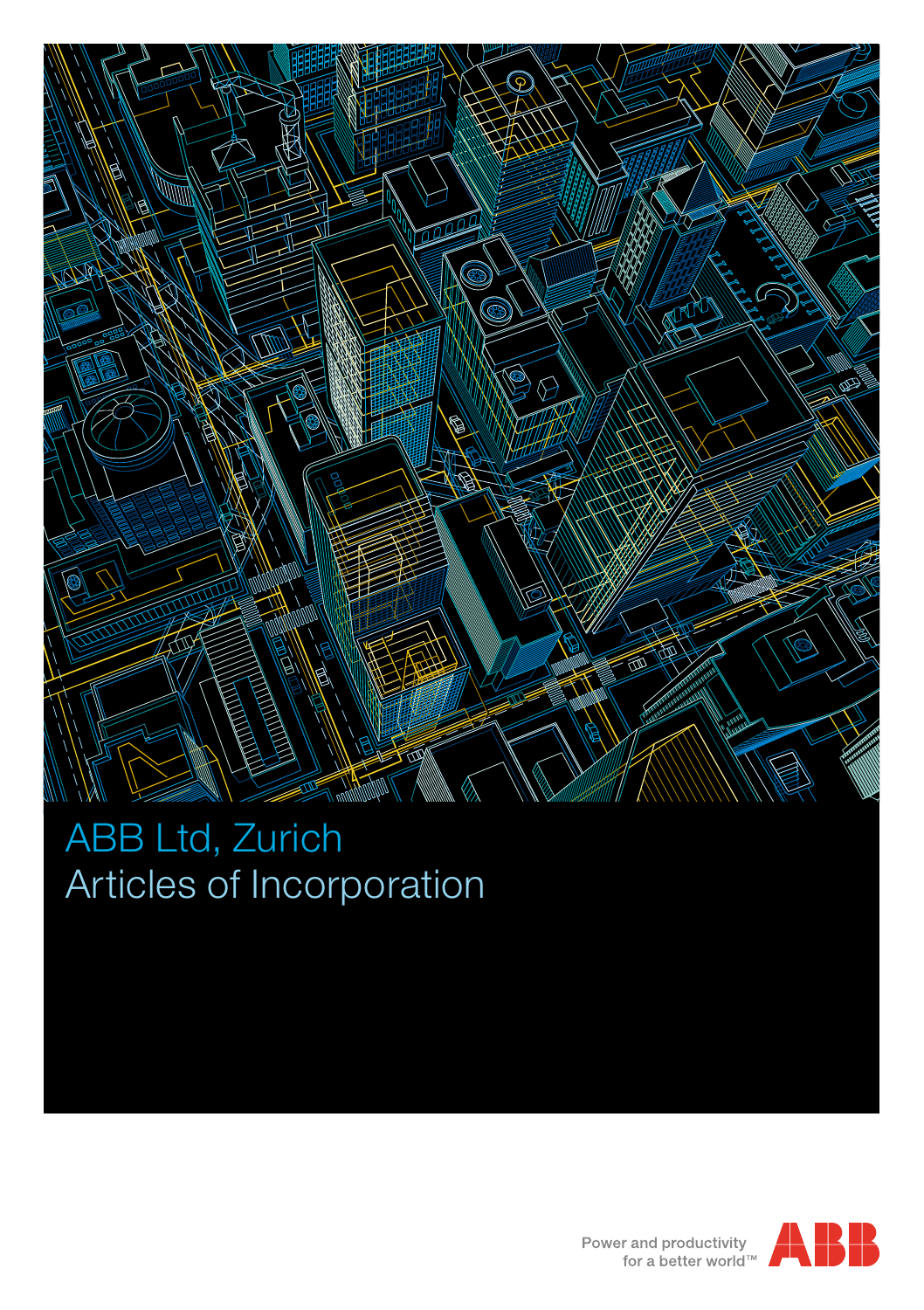# Articles of Incorporation of ABB Ltd, Zurich as of April 21, 2016

This is a translation of the original German version. In case of any discrepancy, the German version shall prevail.

Purpose

## Section 1: Name, Place of Incorporation, Purpose and Duration Article 1 Under the name ABB Ltd ABB AG ABB SA there exists a corporation with its place of incorporation in Zurich. Article 2 1 The purpose of the Company is to hold interests in business enterprises, particularly in enterprises active in the areas of industry, trade and services. 2 The Company may acquire, encumber, exploit or sell real estate and intellectual property rights in Switzerland and abroad and may also finance other companies. 3 The Company may engage in all types of transactions and may take all measures that appear appropriate to promote, or that are related to, the purpose of the Company. Article 3 The duration of the Company shall be unlimited. Name, Place of **Incorporation** Duration Share Capital Section 2: Share Capital Article 4 1 The share capital of the Company is CHF 265 769 191.68 and is divided into 2 214 743 264 fully paid registered shares. Each share has a par value of CHF 0.12. 2 Upon resolution of the General Meeting of Shareholders, registered shares may be converted into bearer shares and bearer shares

may be converted into registered shares.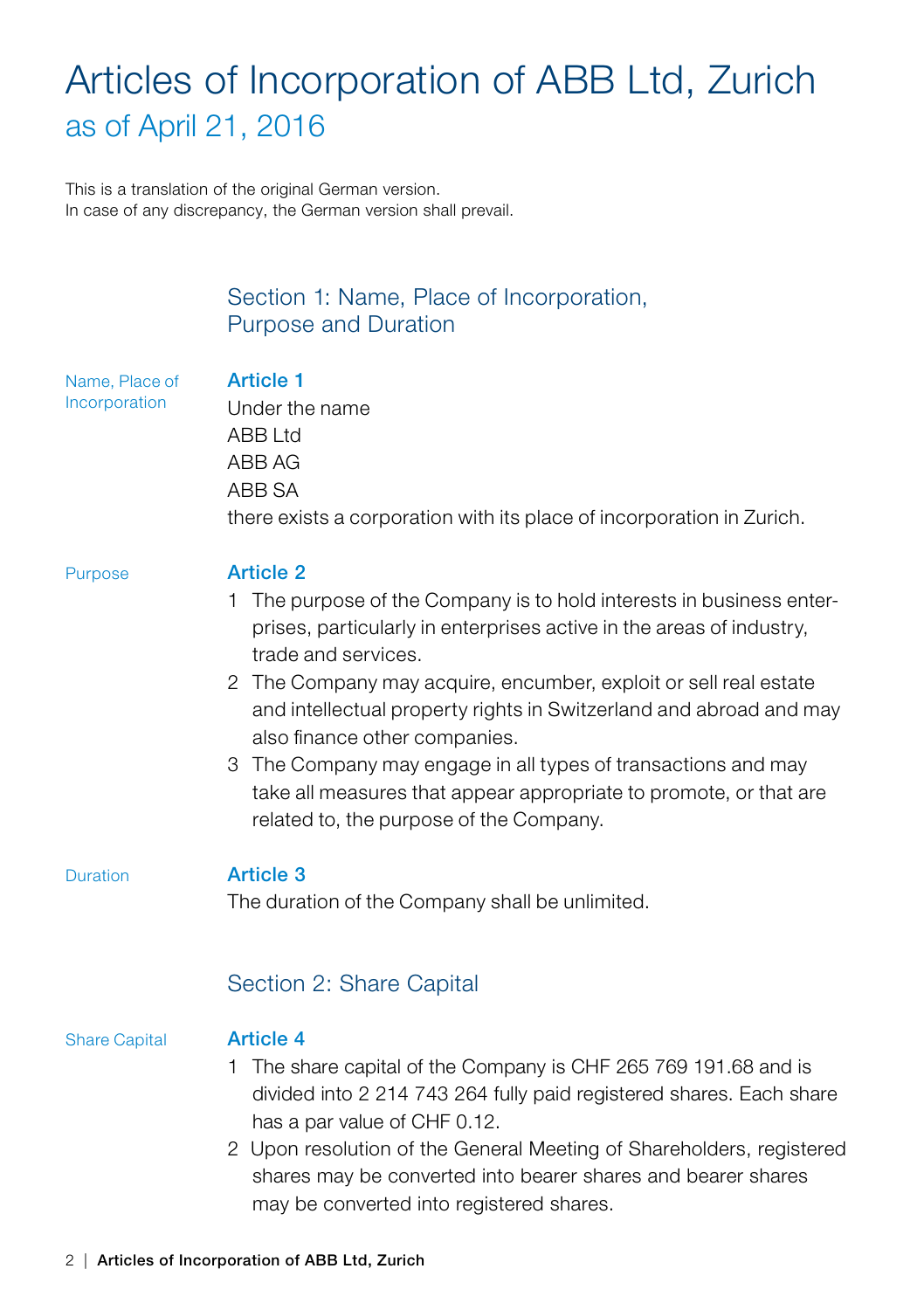**Contingent** Share Capital

#### Article 4bis

- 1 The share capital may be increased in an amount not to exceed CHF 25 200 000 through the issuance of up to 210 000 000 fully paid registered shares with a par value of CHF 0.12 per share,
	- a) up to the amount of CHF 24 000 000 through the exercise of conversion rights and/or warrants granted in connection with the issuance on national or international capital markets of newly or already issued bonds or other financial market instruments by the Company or one of its group companies, and
	- b) up to the amount of CHF 1 200 000 through the exercise of warrant rights granted to the shareholders by the Company or one of its group companies. The Board of Directors may grant warrant rights not taken up by shareholders for other purposes in the interest of the Company.

 The pre-emptive rights of the shareholders shall be excluded in connection with the issuance of convertible or warrant-bearing bonds or other financial market instruments or the grant of warrant rights. The then current owners of conversion rights and/or warrants shall be entitled to subscribe for the new shares. The conditions of the conversion rights and/or warrants shall be determined by the Board of Directors.

- 2 The acquisition of shares through the exercise of conversion rights and/or warrants and each subsequent transfer of the shares shall be subject to the restrictions of art. 5 of these Articles of Incorporation.
- 3 In connection with the issuance by the Company or one of its group companies of convertible or warrant-bearing bonds or other financial market instruments, the Board of Directors shall be authorized to restrict or deny the advance subscription rights of shareholders if such issuances are for the purpose of financing or refinancing the acquisition of an enterprise, parts of an enterprise, participations or new investments or the issuance on national or international capital markets. If advance subscription rights are denied by the Board of Directors, the following shall apply: the convertible or warrant-bearing bonds or other financial market instruments shall be issued at the relevant market conditions and the new shares shall be issued pursuant to the relevant market conditions taking into account the share price and/or other comparable instruments having a market price. Conversion rights may be exercised during a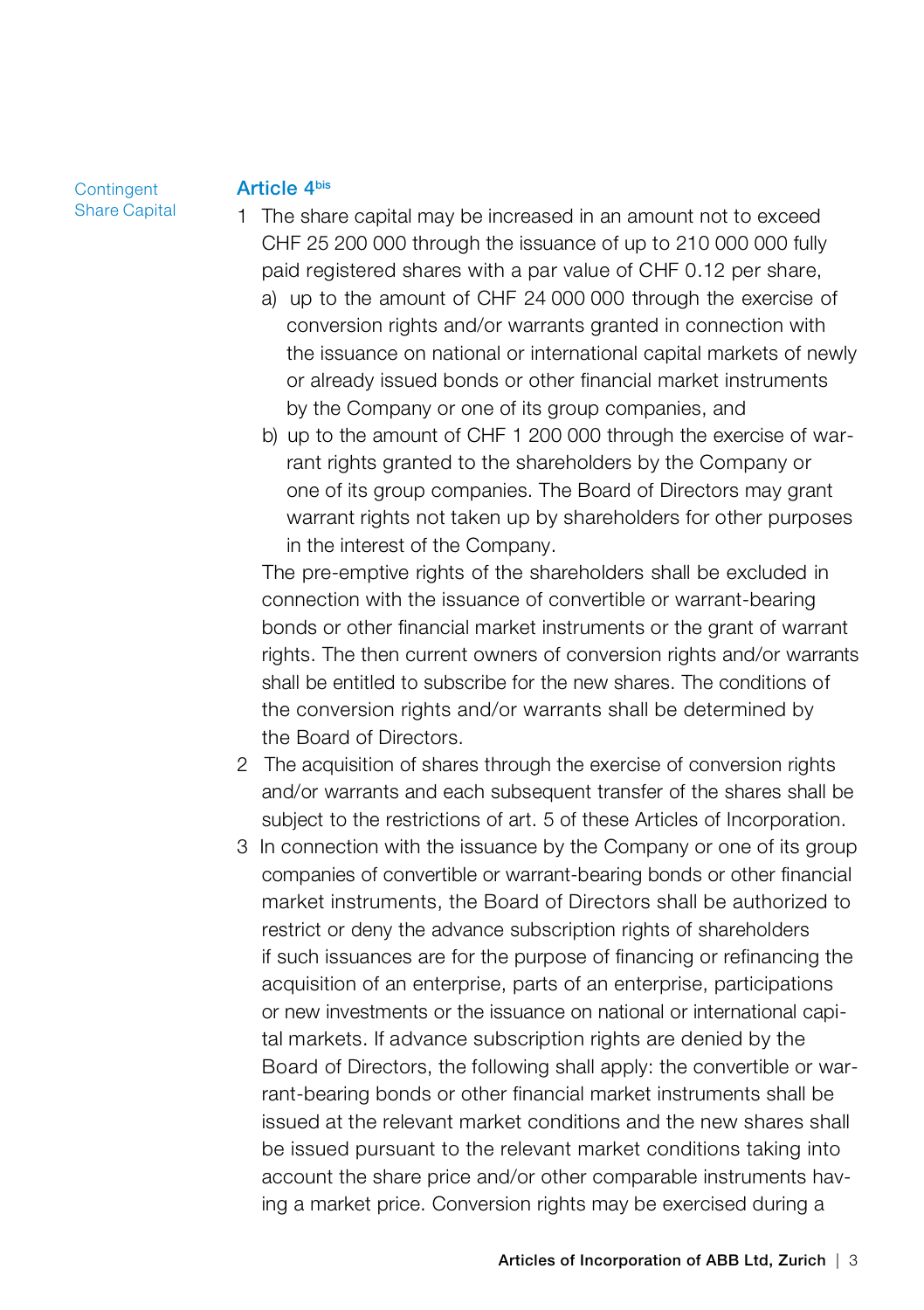maximum 10-year period, and warrants may be exercised during a maximum 7-year period, in each case from the date of the respective issuance. The advance subscription rights of the shareholders may be granted indirectly.

- 4 The share capital may be increased in an amount not to exceed CHF 11 284 656 through the issuance of up to 94 038 800 fully paid registered shares with a par value of CHF 0.12 per share by the issuance of new shares to employees of the Company and group companies. The pre-emptive and advance subscription rights of the shareholders of the Company shall thereby be excluded. The shares or rights to subscribe for shares shall be issued to employees pursuant to one or more regulations to be issued by the Board of Directors, taking into account performance, functions, levels of responsibility and profitability criteria. Shares or subscription rights may be issued to employees at a price lower than that quoted on the stock exchange.
- 5 The acquisition of shares within the context of employee share ownership and each subsequent transfer of the shares shall be subject to the restrictions of art. 5 of these Articles of Incorporation.

#### Authorized Share Capital

#### Article 4ter

- 1 The Board of Directors shall be authorized to increase the share capital in an amount not to exceed CHF 24 000 000 through the issuance of up to 200 000 000 fully paid registered shares with a par value of CHF 0.12 per share by not later than April 29, 2017. Increases in partial amounts shall be permitted.
- 2 The subscription and acquisition of the new shares, as well as each subsequent transfer of the shares, shall be subject to the restrictions of art. 5 of these Articles of Incorporation.
- 3 The Board of Directors shall determine the date of issue of new shares, the issue price, the type of payment, the conditions for the exercise of pre-emptive rights, and the beginning date for dividend entitlement. In this regard, the Board of Directors may issue new shares by means of a firm underwriting through a banking institution, a syndicate or another third party with a subsequent offer of these shares to the shareholders. The Board of Directors may permit pre-emptive rights that have not been exercised to expire or it may place these rights and/or shares as to which pre-emptive rights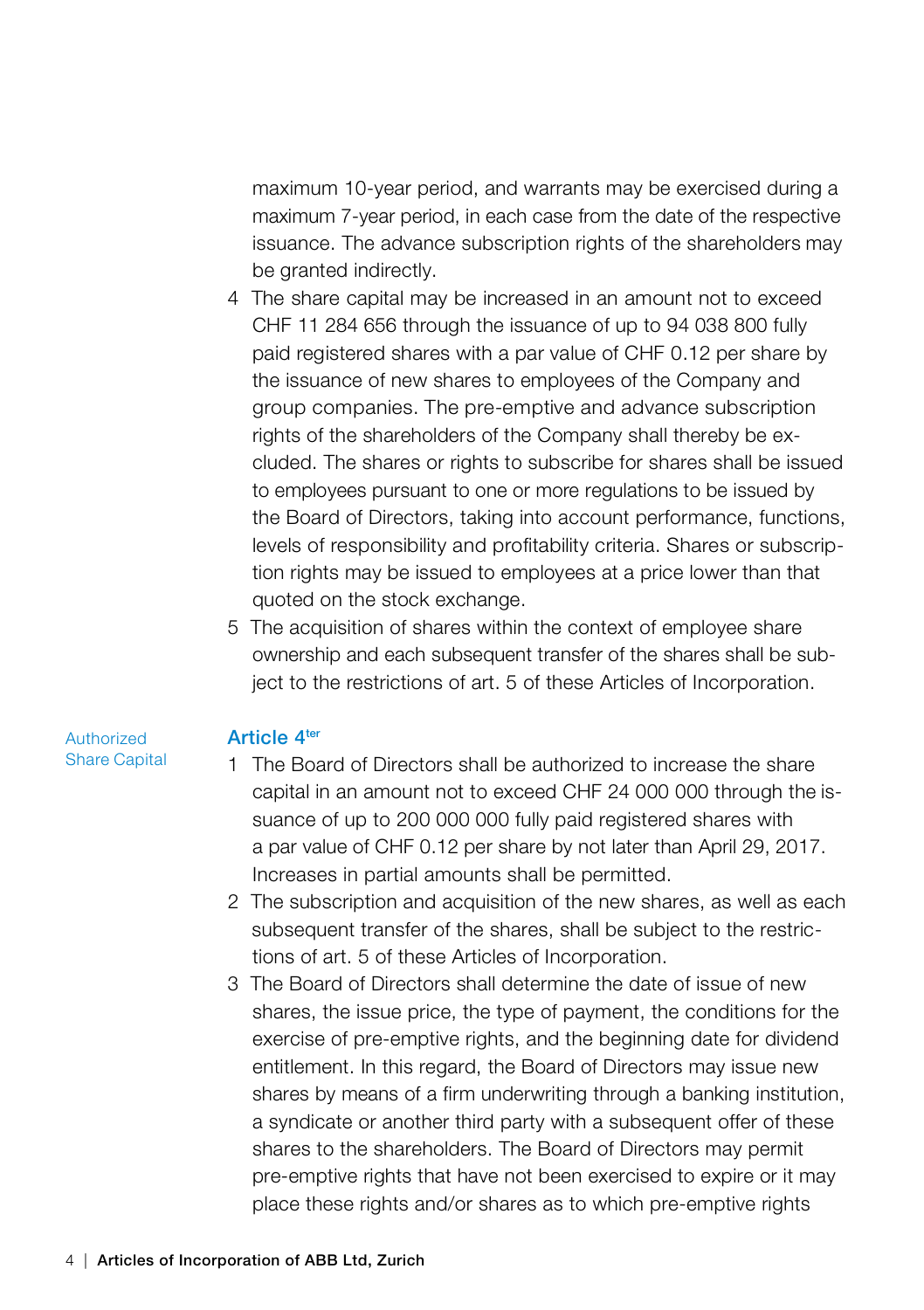have been granted but not exercised, at market conditions or use them for other purposes in the interest of the Company.

- 4 The Board of Directors is further authorized to restrict or deny the pre-emptive rights of shareholders and allocate such rights to third parties if the shares are to be used:
	- a) for the acquisition of an enterprise, parts of an enterprise, or participations, or for new investments, or, in case of a share placement, for the financing or refinancing of such transactions; or
	- b) for the purpose of broadening the shareholder constituency in connection with a listing of shares on domestic or foreign stock exchanges.

### Article 5

Share Register and Restrictions on Registration. Nominees

- 1 The Company shall maintain a share register listing the surname and first name (in the case of legal entities, the company name) and address of the holders and usufructuaries of the registered shares.
- 2 Acquirors of registered shares shall be registered upon request in the share register as shareholders with the right to vote, provided that they expressly declare that they acquired the registered shares in their own name and for their own account.
- 3 If persons fail to expressly declare in their registration applications that they hold the shares for their own account (the "Nominees"), the Board of Directors shall enter such persons in the share register with the right to vote, provided that the Nominee has entered into an agreement with the Board of Directors concerning his status and is subject to a recognized bank or financial market supervision.
- 4 After hearing the registered shareholder or Nominee, the Board of Directors may cancel registrations in the share register, retroactive to the date of registration, if such registrations were made based on incorrect information. The relevant shareholder or Nominee shall be informed immediately as to the cancellation.
- 5 The Board of Directors shall regulate the details and issue the instructions necessary for compliance with the preceding provisions. In special cases, it may grant exemptions from the rule concerning Nominees. The Board of Directors may delegate its duties.
- 6 Notwithstanding paras. 2–4 of this article, acquirors of registered shares may be registered in the share register with Euroclear Sweden AB ("Euroclear") in accordance with Swedish law.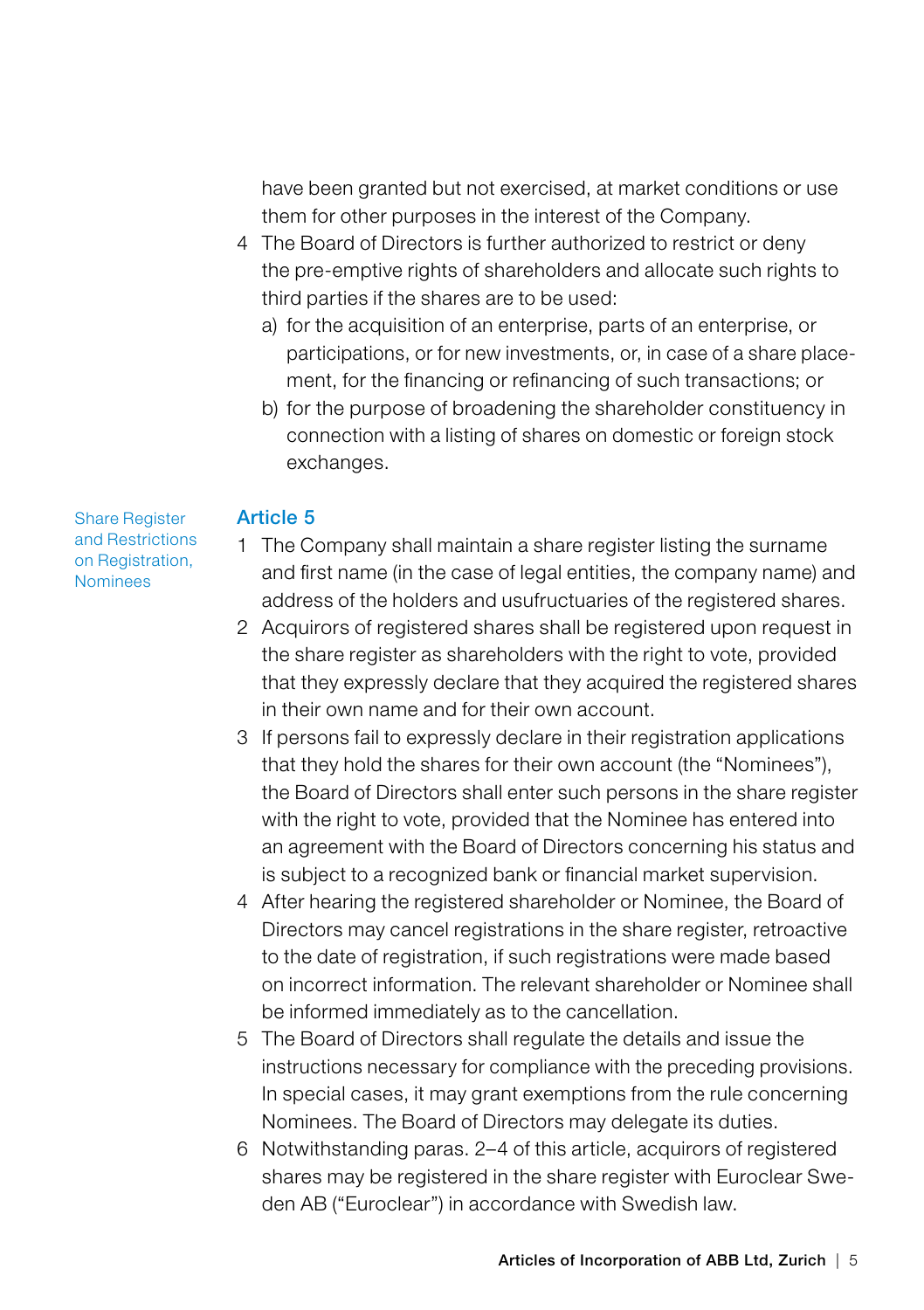Share Certificates and Intermediated **Securities** 

#### Article 6

- 1 The Company may issue its registered shares in the form of single certificates, global certificates and uncertificated securities. Under the conditions set forth by statutory law, the Company may convert its registered shares from one form into another form at any time and without the approval of the shareholders. The Company shall bear the cost of any such conversion.
- 2 If registered shares are issued in the form of single certificates or global certificates, they shall bear the signatures of two members of the Board of Directors. These signatures may be facsimile signatures.
- 3 The shareholder has no right to demand a conversion of the form of the registered shares. Each shareholder may, however, at any time request a written confirmation from the Company of the registered shares held by such shareholder, as reflected in the share register.
- 4 Intermediated securities based on registered shares of the Company cannot be transferred by way of assignment. A security interest in any such intermediated securities also cannot be granted by way of assignment.
- 5 Uncertificated registered shares registered with Euroclear may be pledged in accordance with Swedish law.

Exercise of Rights

#### Article 7

- 1 The Company shall only accept one representative per share.
- 2 The right to vote and rights relating thereto under a registered share may be exercised vis-à-vis the Company only by a shareholder, usufructuary or Nominee registered in the share register with the right to vote.

#### Dividend Access Facility

### Article 8

1 The Company has established a dividend access facility under which shareholders who are resident in Sweden have the option to be registered with Euroclear as holders of a total of up to 600,004,716 registered shares of the Company, with suspended dividend entitlement. The claim to dividends against the Company on such registered shares shall be suspended as long as such registered shares are registered with Euroclear. In lieu thereof, on each such registered share, an amount equivalent to the dividend resolved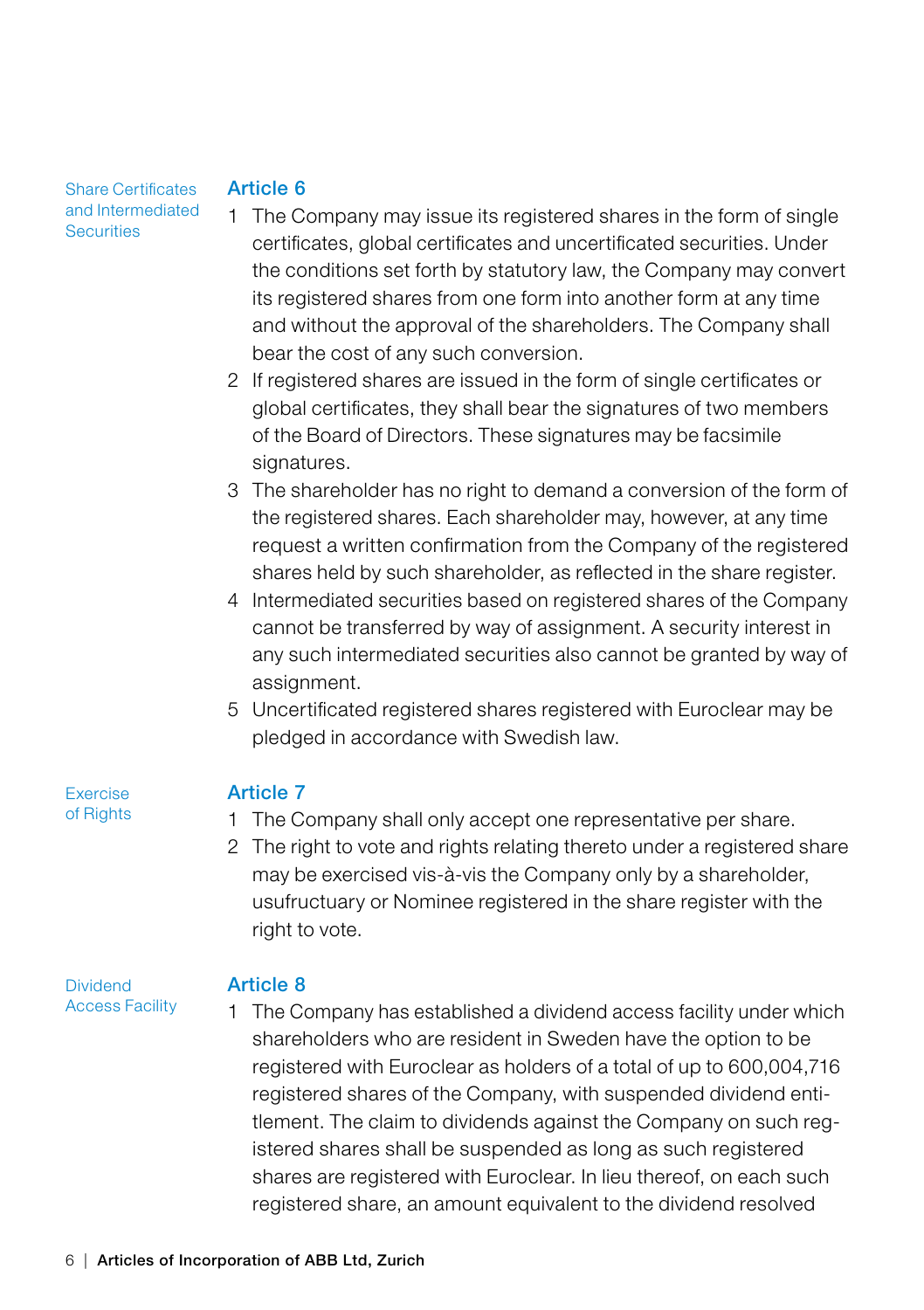on a registered share of the Company shall be paid in Swedish kronor by ABB Norden Holding AB based on the dividend entitlement on a preference share.

2 In deciding on the appropriation of dividends, the General Meeting of Shareholders shall take into account that the Company will pay dividends only on shares that do not participate in the dividend access facility.

### Section 3: Corporate Bodies A. General Meeting of Shareholders

#### **Competence**

#### Article 9

The General Meeting of Shareholders is the supreme body of the Company.

#### Ordinary General Meetings

#### Article 10

The Ordinary General Meeting of Shareholders shall be held each year within six months after the close of the fiscal year of the Company; the business report, the compensation report and the Auditors' reports shall be made available for inspection by the shareholders at the place of incorporation of the Company by no later than twenty days prior to the meeting. Each shareholder is entitled to request immediate delivery of a copy of these documents. Shareholders will be notified of this in writing.

**Extraordinary** General Meetings

- 1 Extraordinary General Meetings of Shareholders shall be held when deemed necessary by the Board of Directors or the Auditors.
- 2 Furthermore, Extraordinary General Meetings of Shareholders shall be convened upon resolution of a General Meeting of Shareholders or if this is requested by one or more shareholders who represent an aggregate of at least one-tenth of the share capital and who submit a petition signed by such shareholder(s), specifying the items for the agenda and the proposals.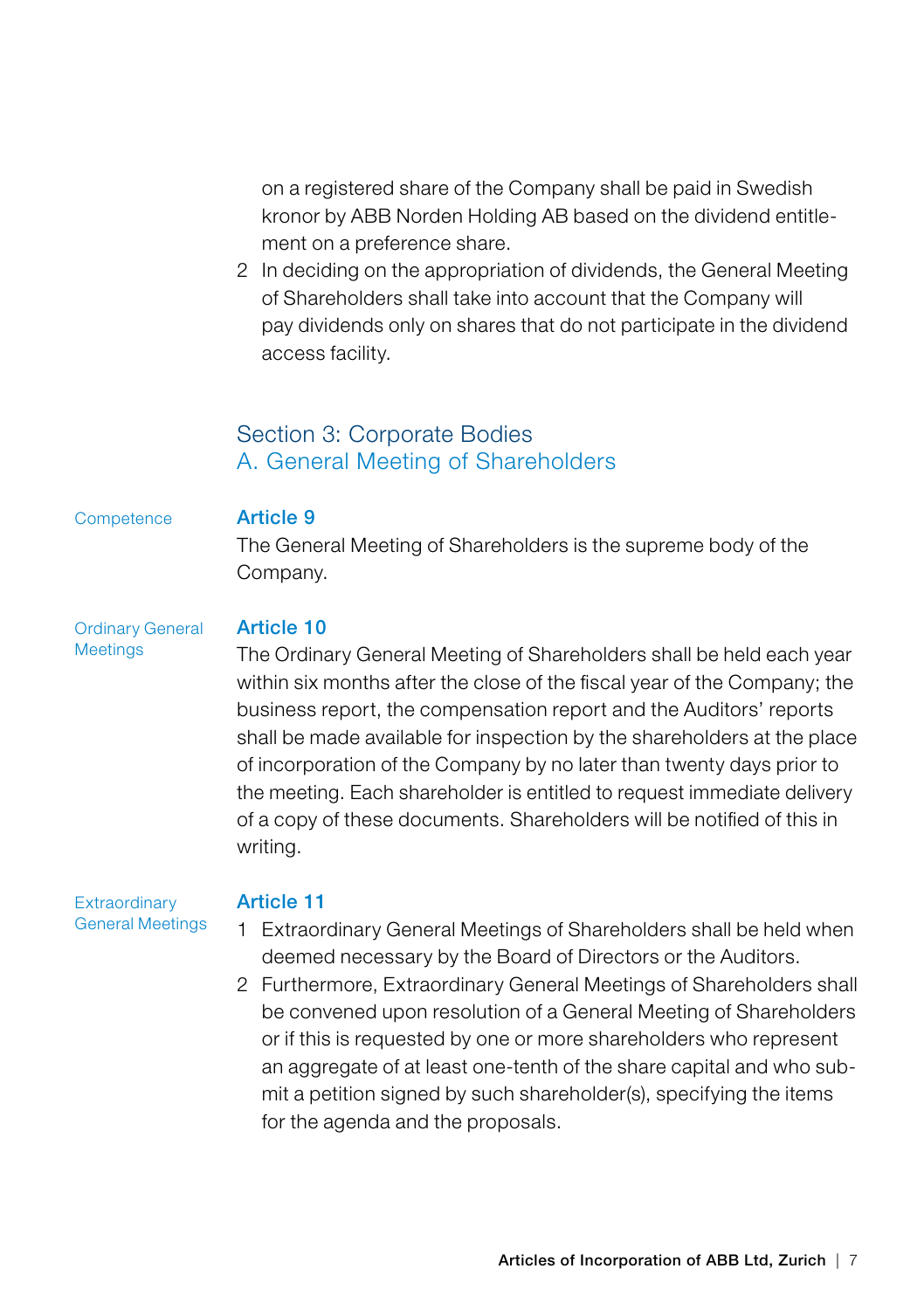#### Notice of General **Meetings**

#### Article 12

- 1 Notice of General Meetings of Shareholders shall be given by the Board of Directors or, if necessary, by the Auditors, by no later than twenty days prior to the meeting date. Notice of the meeting shall be given by way of an announcement appearing once in the official publication organ of the Company. Shareholders may also be informed by ordinary mail. Liquidators and representatives of bondholders shall also be entitled to call a General Meeting of Shareholders.
- 2 The notice of a meeting shall state the items on the agenda and the proposals of the Board of Directors and of the shareholders who demanded that a General Meeting of Shareholders be held or that an item be included on the agenda and, in case of elections, the names of the nominated candidates.

#### Agenda

### Article 13

- 1 One or more shareholders whose combined shareholdings represent an aggregate par value of at least CHF 48 000 may demand that an item be included on the agenda of a General Meeting of Shareholders. Such inclusion must be requested in writing at least forty days prior to the meeting and shall specify the agenda items and proposals of such shareholder(s).
- 2 No resolutions may be passed at a General Meeting of Shareholders concerning agenda items for which proper notice was not given. This provision shall not apply, however, to proposals made during a General Meeting of Shareholders to convene an Extraordinary General Meeting of Shareholders or to initiate a special audit.
- 3 No previous notification shall be required for proposals concerning items included on the agenda and for debates as to which no vote is taken.

Presiding Officer, Minutes, Vote Counters

### Article 14

1 The General Meeting of Shareholders shall be held at the place of incorporation of the Company, unless the Board of Directors decides otherwise. The Chairman of the Board or, in his absence, a Vice-Chairman or any other Member appointed by the Board, shall take the chair.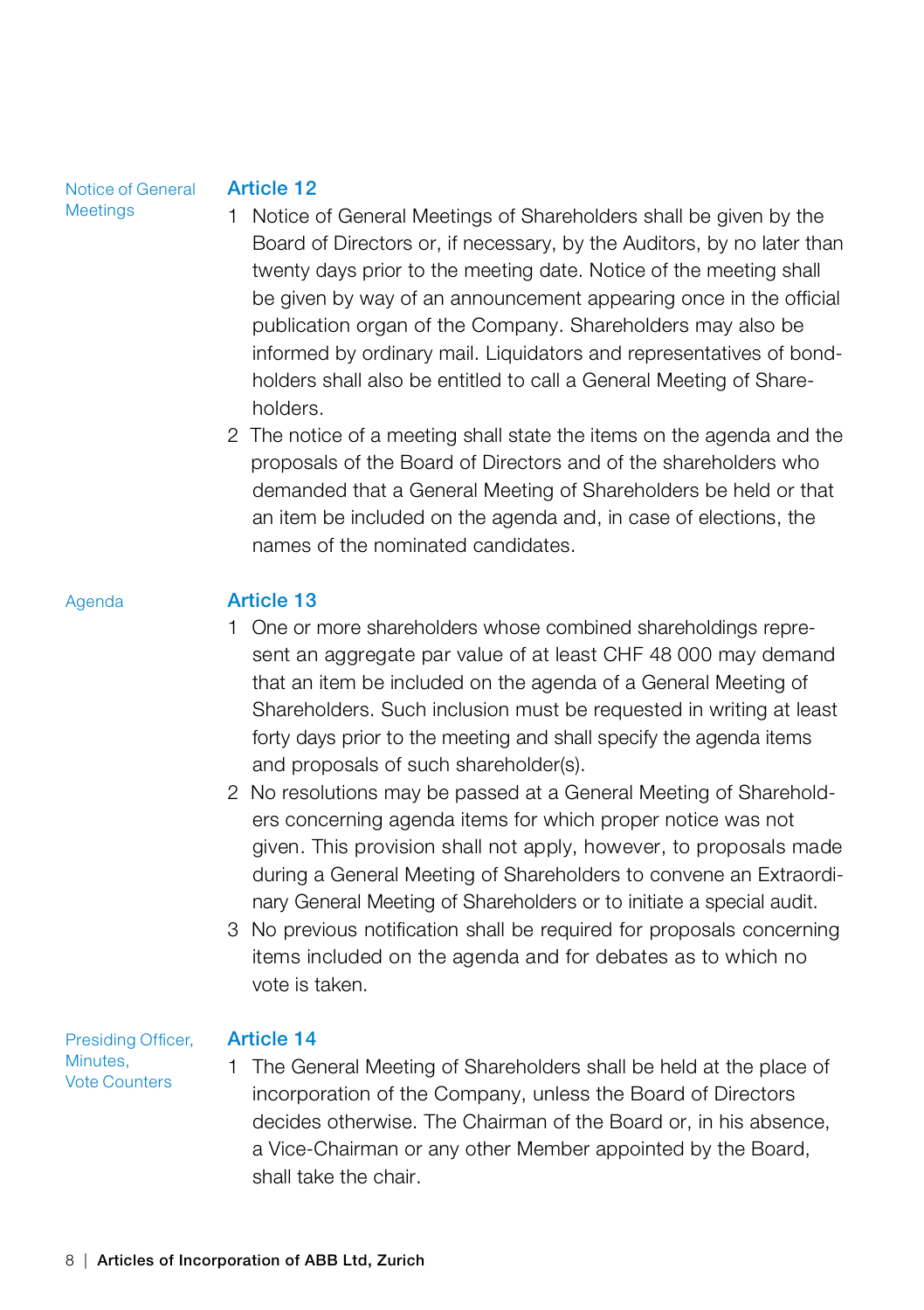- 2 The presiding officer shall appoint the secretary and the vote counters. The minutes shall be signed by the presiding officer and the secretary.
- 3 The presiding officer shall have all powers and authority necessary to ensure the orderly and undisturbed conduct of the General Meeting of Shareholders.

#### Proxies

### Article 15

- 1 The Board of Directors shall issue procedural rules regarding participation in and representation at the General Meeting of Shareholders.
- 2 A shareholder may be represented only by the independent proxy (unabhängiger Stimmrechtsvertreter), his legal representative or, by means of a written proxy, another shareholder with the right to vote. All shares held by one shareholder may be represented by only one representative.
- 3 The General Meeting of Shareholders shall elect the independent proxy for a term of office extending until completion of the next ordinary General Meeting of Shareholders. Re-election is possible.
- 4 If the Company does not have an independent proxy, the Board of Directors shall appoint the independent proxy for the next General Meeting of Shareholders.

#### Voting Rights

### Article 16

Subject to art. 5 para. 2 of these Articles of Incorporation, each share shall grant the right to one vote.

#### Resolutions, **Elections**

- Article 17
- 1 Unless otherwise required by law, the General Meeting of Shareholders shall pass resolutions and decide elections upon an absolute majority of the votes represented.
- 2 Resolutions and elections shall be decided by a show of hands, unless a secret ballot is resolved by the General Meeting of Shareholders or is ordered by the presiding officer. The presiding officer may also arrange for resolutions and elections to be carried out by electronic means. Resolutions and elections carried out by electronic means are deemed to have the same effect as secret ballots.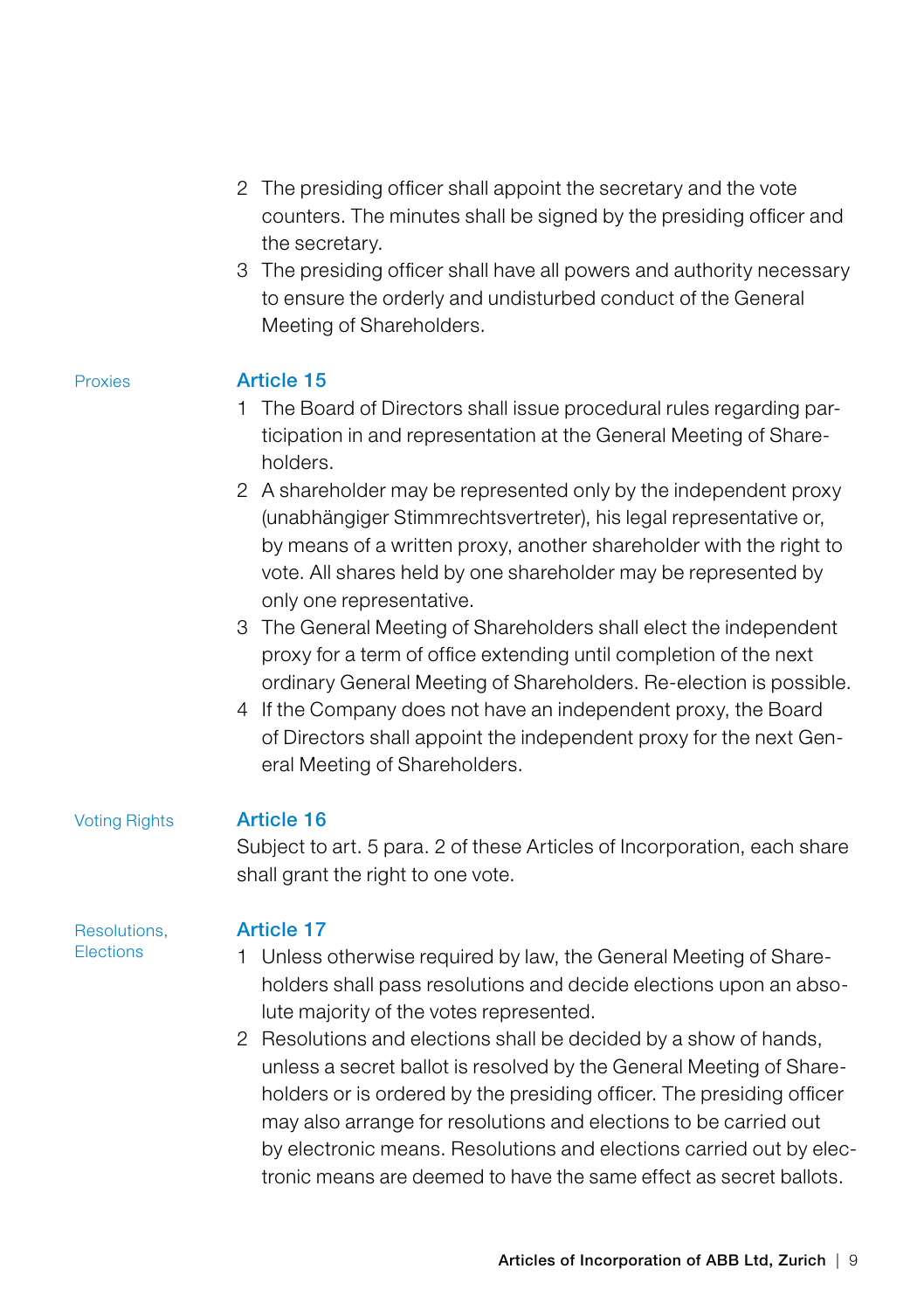- 3 The presiding officer may at any time order that an election or resolution be repeated if, in his view, the results of the vote are in doubt. In this case, the preceding election or resolution shall be deemed to have not occurred.
- 4 If the first ballot fails to result in an election and more than one candidate is standing for election, the presiding officer shall order a second ballot in which a relative majority shall be decisive.

#### Specific Powers of the General **Meeting**

#### Article 18

The following powers shall be vested exclusively in the General Meeting of Shareholders:

- a) adoption and amendment of the Articles of Incorporation;
- b) election of the members of the Board of Directors, the Chairman of the Board of Directors, the members of the Compensation Committee, the Auditors and the independent proxy;
- c) approval of the annual management report and consolidated financial statements;
- d) approval of the annual financial statements and decision on the allocation of profits shown on the balance sheet, in particular with regard to dividends;
- e) approval of the compensation of the Board of Directors and of the Executive Committee pursuant to Article 34 of these Articles of Incorporation;
- f) granting discharge to the members of the Board of Directors and the persons entrusted with management;
- g) passing resolutions as to all matters reserved to the authority of the General Meeting by law or under these Articles of Incorporation or that are submitted to the General Meeting by the Board of Directors, subject to art. 716a Swiss Code of Obligations.

#### Article 19 Special Quorum

The approval of at least two-thirds of the votes represented shall be required for resolutions of the General Meeting of Shareholders with respect to:

- a) a modification of the purpose of the Company;
- b) the creation of shares with increased voting powers;
- c) restrictions on the transfer of registered shares and the removal of such restrictions;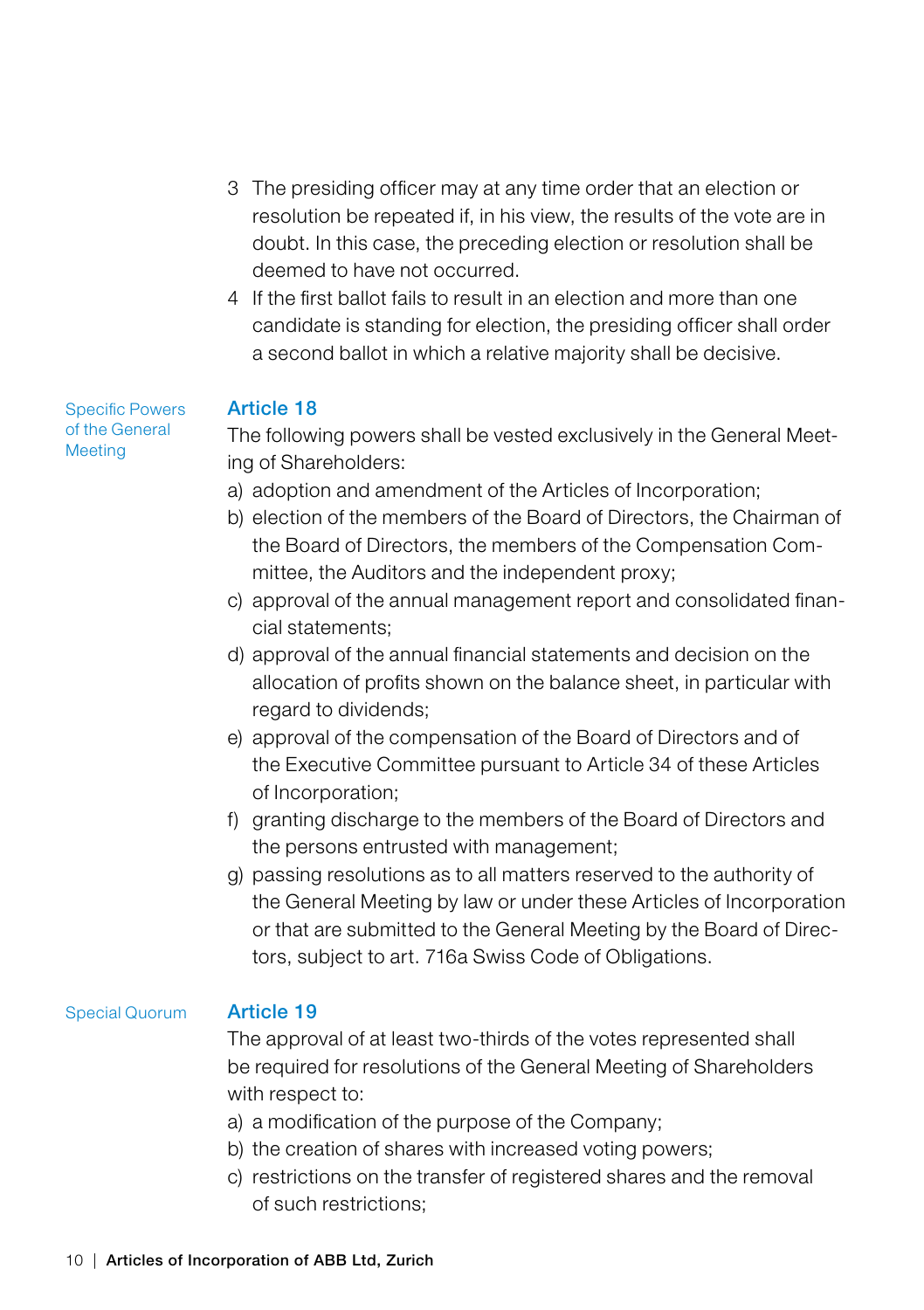- d) restrictions on the exercise of the right to vote and the removal of such restrictions:
- e) an authorized or conditional increase in share capital;
- f) an increase in share capital through the conversion of capital surplus, through an in-kind contribution or in exchange for an acquisition of property, and a grant of special benefits;
- g) the restriction or denial of pre-emptive rights;
- h) a transfer of the place of incorporation of the Company;
- i) the dissolution of the Company.

## B. Board of Directors

### Article 20

Number of **Directors** 

Election, Term of Office The Board of Directors shall consist of no less than 7 and no more than 13 members.

### Article 21

### 1 The members of the Board of Directors and the Chairman of the Board of Directors shall be individually elected by the General Meeting of Shareholders for a term of office extending until completion of the next Ordinary General Meeting of Shareholders.

- 2 Members whose terms of office have expired shall be immediately eligible for re-election.
- 3 If the office of the Chairman of the Board of Directors is vacant, the Board of Directors shall appoint a new Chairman from among its members for a term of office extending until completion of the next Ordinary General Meeting of Shareholders.

Organization of the Board, Reimbursement of Expenses

- 1 Except for the election of the Chairman of the Board of Directors and the members of the Compensation Committee by the General Meeting of Shareholders, the Board of Directors shall constitute itself. It may elect from among its members one or several Vice-Chairmen. It shall appoint a secretary who need not be a member of the Board.
- 2 The members of the Board of Directors shall be entitled to the reimbursement of all expenses incurred in the interests of the Company.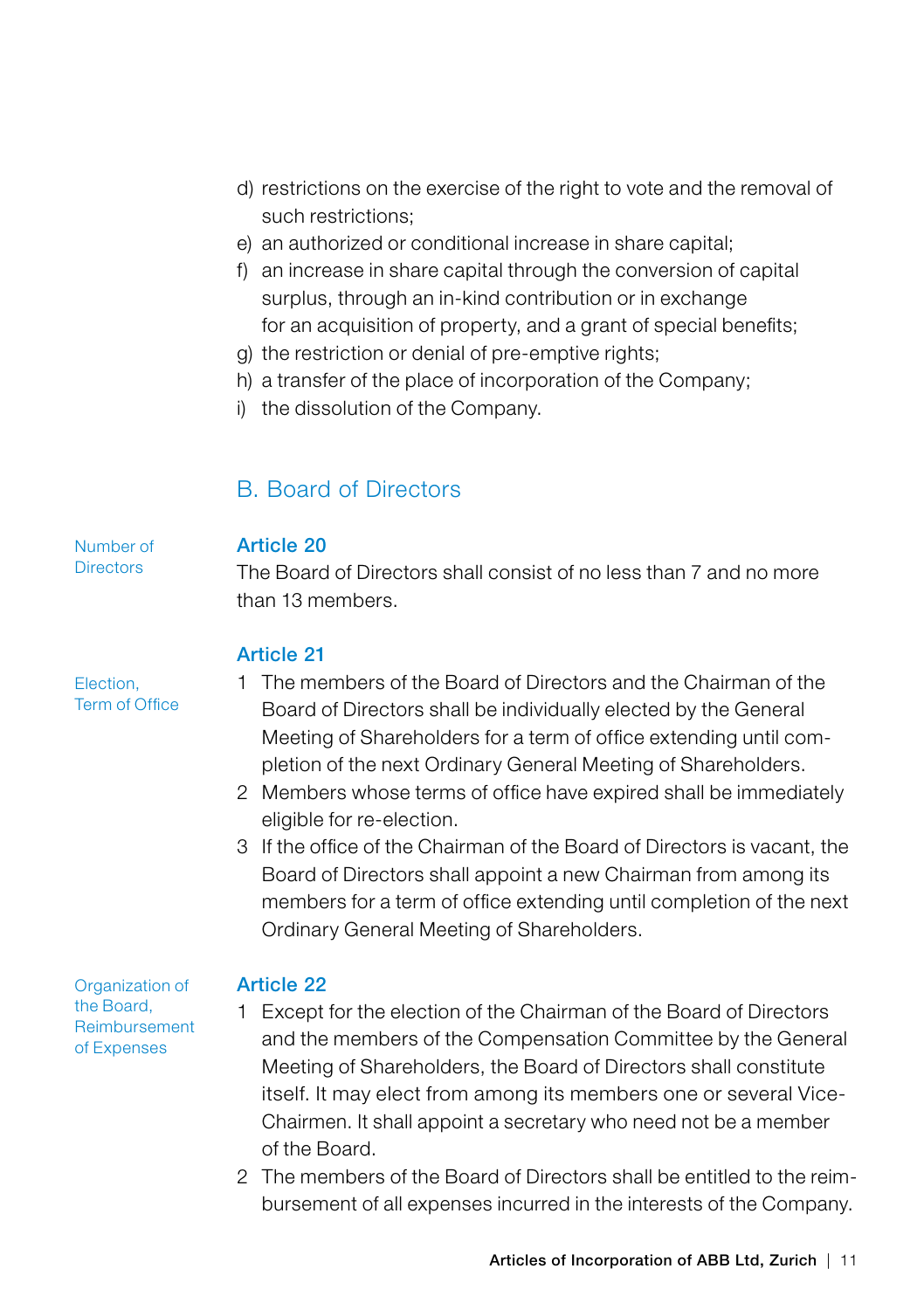#### **Convening** of Meetings

### Article 23

The Chairman shall convene meetings of the Board of Directors if and when the need arises or whenever a member or the chief executive officer so requests in writing.

#### Article 24 **Resolutions**

- 1 In order to pass resolutions, at least a majority of the members of the Board of Directors must be present. No attendance quorum shall be required for resolutions of the Board of Directors providing for the confirmation of capital increases or for the amendment of the Articles of Incorporation in connection therewith.
- 2 Resolutions of the Board of Directors shall be adopted upon a majority of the votes cast. In the event of a tie, the Chairman shall have the casting vote.
- 3 Resolutions may be passed by way of circulation (in writing), provided that no member requests oral deliberation.

#### Article 25 Specific Powers of the Board

- 1 The Board of Directors has, in particular, the following nondelegable and inalienable duties:
	- a) the ultimate direction of the business of the Company and the issuance of the necessary instructions;
	- b) the determination of the organization of the Company;
	- c) the administration of accounting, financial control and financial planning;
	- d) the appointment and removal of the persons entrusted with management and representation of the Company;
	- e) the ultimate supervision of the persons entrusted with management of the Company, specifically in view of their compliance with law, these Articles of Incorporation, the regulations and directives;
	- f) the preparation of the business report, the compensation report and the General Meetings of Shareholders as well as the implementation of the resolutions adopted by the General Meetings of Shareholders;
	- g) the adoption of resolutions concerning an increase in share capital to the extent that such power is vested in the Board of Directors (art. 651 para. 4 Swiss Code of Obligations) and of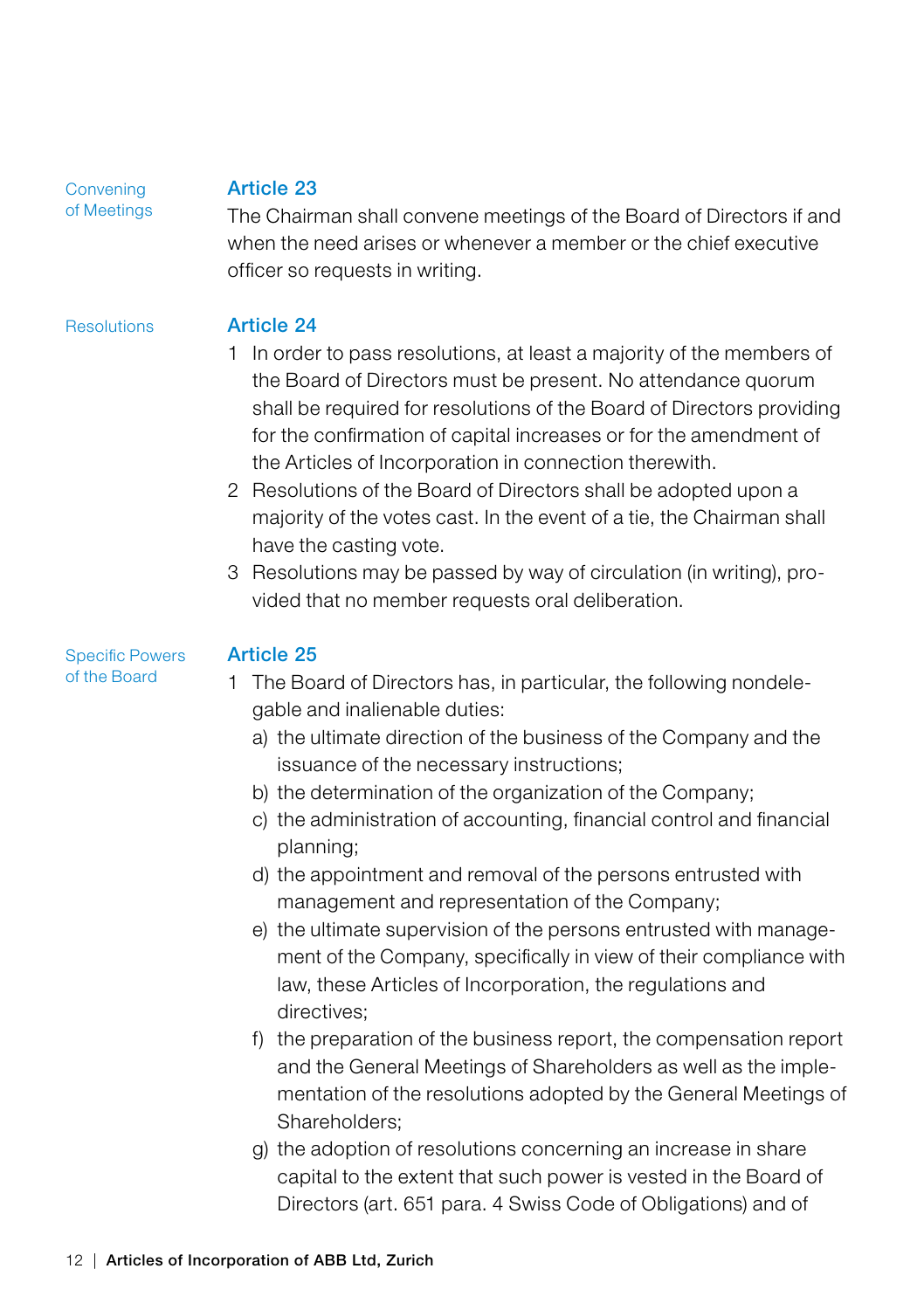resolutions concerning the confirmation of capital increases and corresponding amendments to the Articles of Incorporation, as well as making the required report on the capital increase;

- h) the notification of the court if liabilities exceed assets.
- 2 In addition, the Board of Directors may pass resolutions with respect to all matters that are not reserved to the authority of the General Meeting of Shareholders by law or under these Articles of Incorporation.

#### Delegation of Powers

### Article 26

Subject to art. 25 of these Articles of Incorporation, the Board of Directors may delegate management of the Company in whole or in part to individual directors or to third persons pursuant to regulations governing the internal organization.

### Signature Power

### Article 27

The due and valid representation of the Company by members of the Board of Directors or other persons shall be set forth in regulations governing the internal organization.

### C. Compensation Committee

#### Article 28

The Compensation Committee shall consist of no less than three members of the Board of Directors.

#### Election, Term of Office

Number of Members

- 1 The members of the Compensation Committee shall be individually elected by the General Meeting of Shareholders for a term of office extending until completion of the next Ordinary General Meeting of Shareholders.
- 2 Members whose terms of office have expired shall be immediately eligible for re-election.
- 3 If there are vacancies on the Compensation Committee, the Board of Directors may appoint substitute members from among its members for a term of office extending until completion of the next Ordinary General Meeting of Shareholders.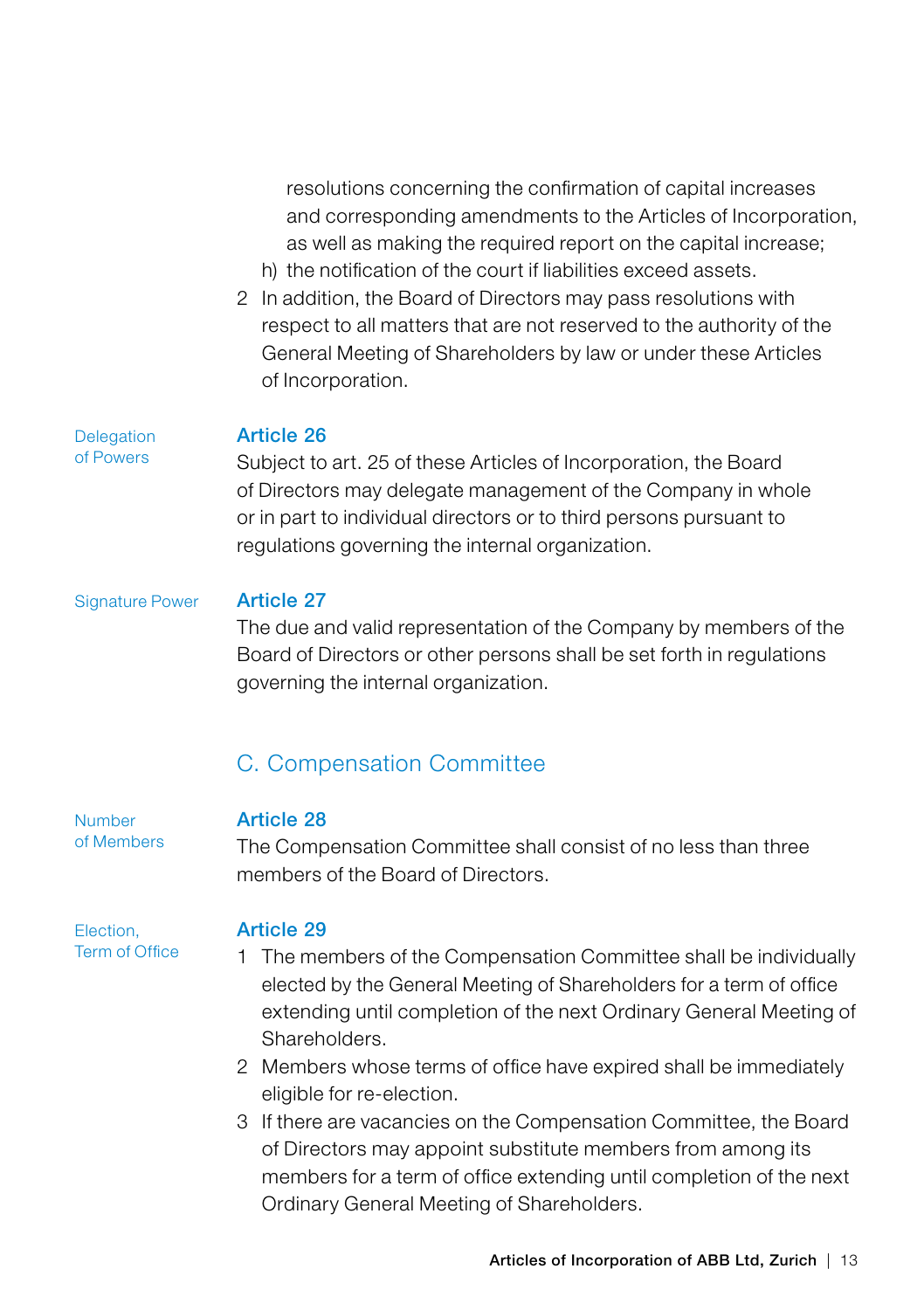Organization of the Compensation **Committee** 

#### Article 30

- 1 The Compensation Committee shall constitute itself. The Board of Directors shall elect the chairman of the Compensation Committee.
- 2 The Board of Directors shall issue regulations establishing the organization and decision-making process of the Compensation Committee.

#### Powers

#### Article 31

- 1 The Compensation Committee shall support the Board of Directors in establishing and reviewing the compensation strategy and guidelines as well as in preparing the proposals to the General Meeting of Shareholders regarding the compensation of the Board of Directors and of the Executive Committee, and may submit proposals to the Board of Directors in other compensation-related issues.
- 2 The Board of Directors shall determine in regulations for which positions of the Board of Directors and of the Executive Committee the Compensation Committee shall submit proposals for the performance metrics, target values and the compensation to the Board of Directors, and for which positions it shall itself determine, in accordance with the Articles of Incorporation and the compensation guidelines established by the Board of Directors, the performance metrics, target values and the compensation.
- 3 The Board of Directors may delegate further tasks to the Compensation Committee that shall be determined in regulations.

### D. Auditors

Term, Powers and Duties

#### Article 32

1 The Auditors, which shall be elected by the General Meeting of Shareholders each year, shall have the powers and duties vested in them by law.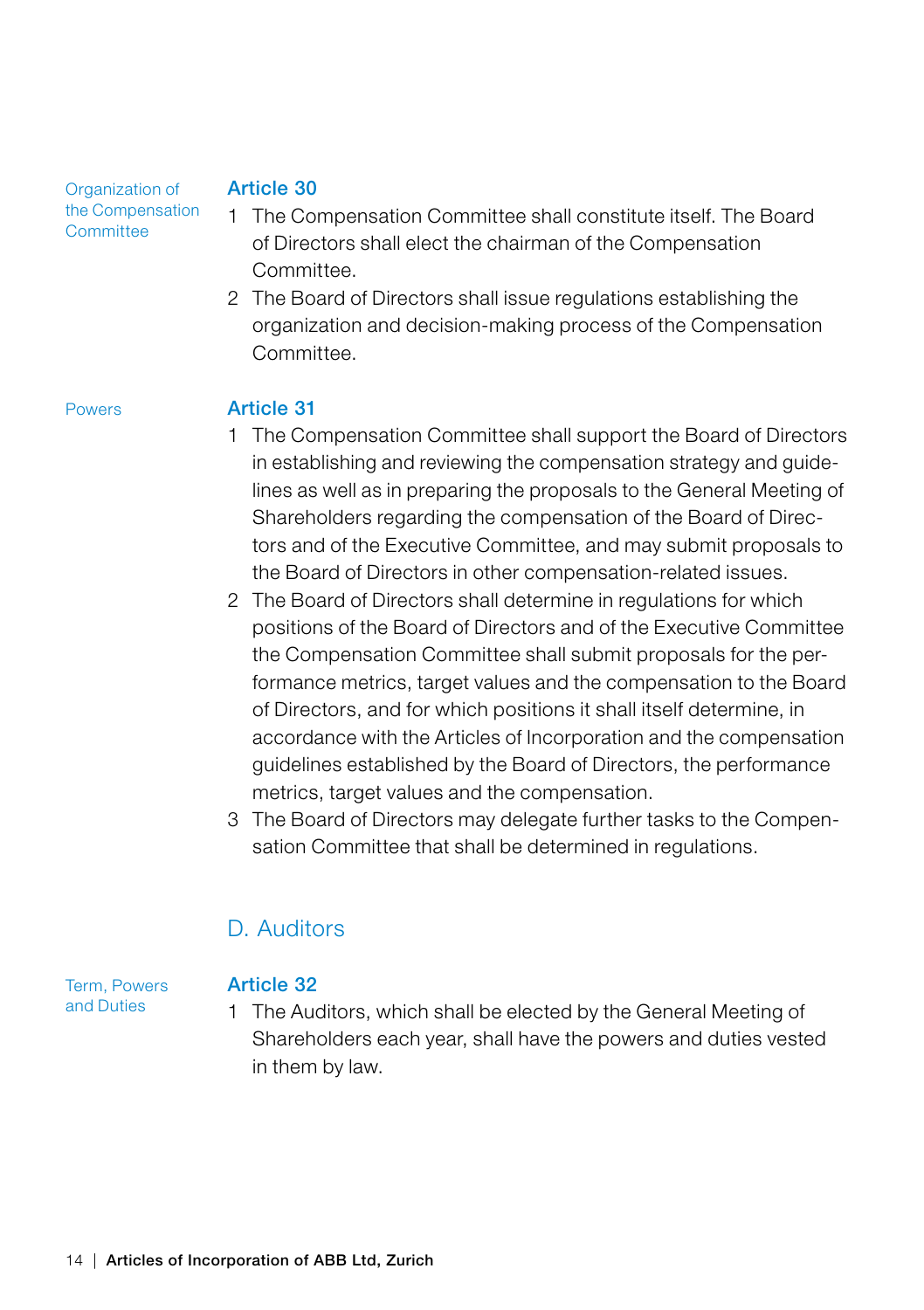### Section 4: Compensation of the Members of the Board of Directors and of the Executive Committee

#### General Compensation Principles

- 1 Compensation of the members of the Board of Directors consists of fixed compensation. Total compensation shall take into account position and level of responsibility of the recipient.
	- 2 Compensation of the members of the Executive Committee consists of fixed and variable compensation elements. Fixed compensation comprises the base salary and other compensation elements. Variable compensation may comprise short-term and long-term variable compensation elements. Total compensation shall take into account position and level of responsibility of the recipient.
	- 3 Short-term variable compensation elements shall be governed by performance metrics that take into account the performance of the Company, the group or parts thereof, targets in relation to the market, other companies or comparable benchmarks and/or individual targets, and achievement of which is generally measured during a one-year period. Depending on achieved performance, the compensation may amount to a multiplier of target level.
	- 4 Long-term variable compensation elements shall be governed by performance metrics that take into account strategic and/or financial objectives, achievement of which is generally measured during a perennial period, as well as retention elements. Depending on achieved performance, the compensation may amount to a multiplier of target level.
	- 5 The Board of Directors or, to the extent delegated to it, the Compensation Committee shall determine the performance metrics and target levels of the short- and long-term variable compensation elements, as well as their achievement.
	- 6 Compensation may be paid in the form of cash, shares, or in the form of other types of benefits; for the Executive Committee, compensation may in addition be paid in the form of share-based instruments or units. The Board of Directors or, to the extent delegated to it, the Compensation Committee shall determine grant, vesting, exercise and forfeiture conditions. In particular, they may provide for continuation, acceleration or removal of vesting and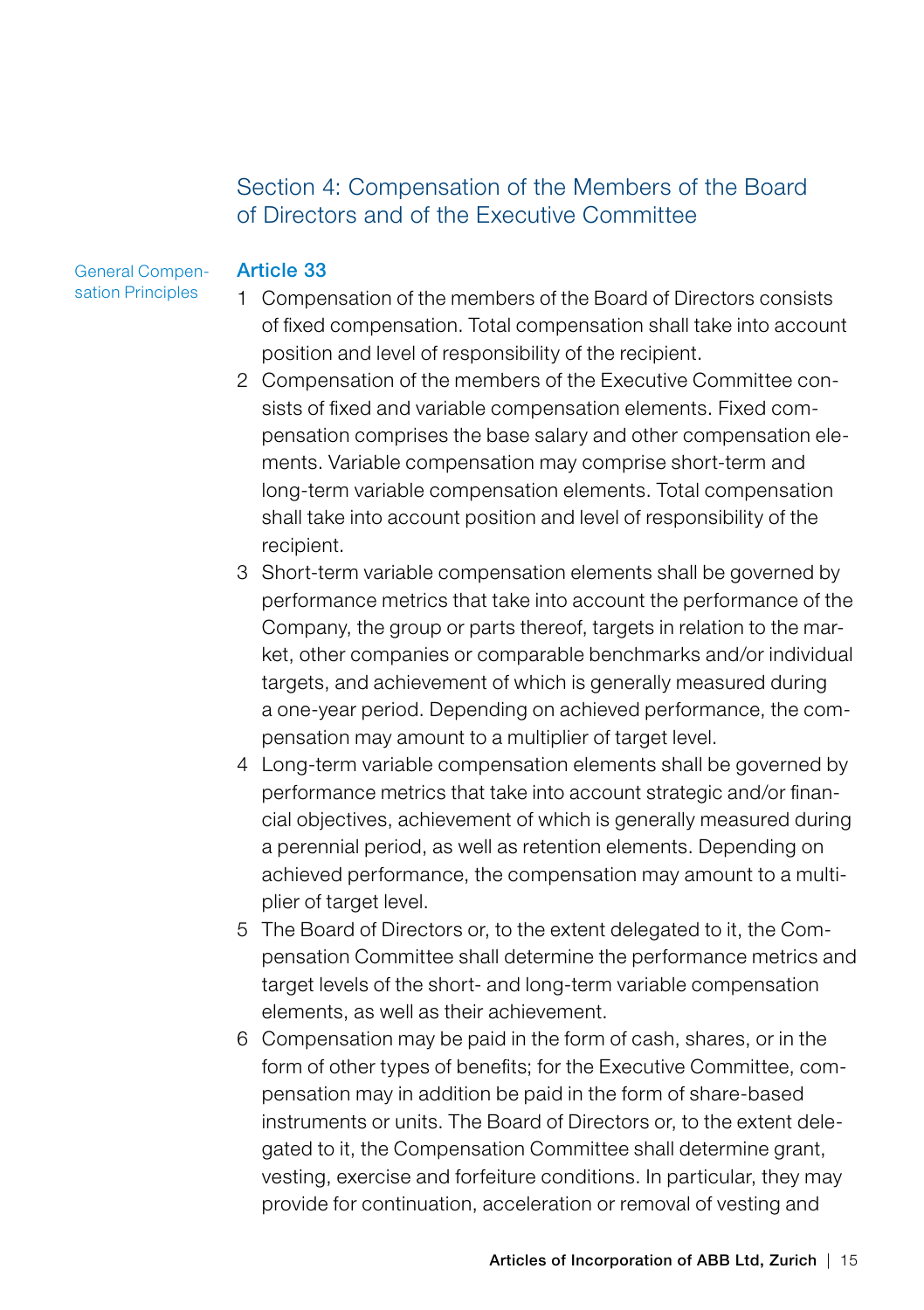exercise conditions, for payment or grant of compensation based upon assumed target achievement, or for forfeiture, in each case in the event of pre-determined events such as a change-of-control or termination of an employment or mandate agreement. The Company may procure the required shares through purchases in the market or by using contingent share capital.

7 Compensation may be paid by the Company or companies controlled by it.

Approval of Compensation by the General Meeting of **Shareholders** 

### Article 34

- 1 The General Meeting of Shareholders shall approve the proposals of the Board of Directors in relation to the maximum aggregate amounts of:
	- a) compensation of the Board of Directors for the next term of office;
	- b) compensation of the Executive Committee for the following financial year.
- 2 The Board of Directors may submit for approval by the General Meeting of Shareholders deviating or additional proposals relating to the same or different periods.
- 3 In the event the General Meeting of Shareholders does not approve a proposal of the Board of Directors, the Board of Directors shall determine, taking into account all relevant factors, the respective (maximum) aggregate amount or (maximum) partial amounts, and submit the amount(s) so determined for approval by a General Meeting of Shareholders.
- 4 Compensation may be paid out prior to approval by the General Meeting of Shareholders subject to subsequent approval.

**Supplementary** Amount for Changes to the **Executive Committee** 

#### Article 35

If the maximum aggregate amount of compensation already approved by the General Meeting of Shareholders is not sufficient to also cover the compensation of one or more persons who become members of the Executive Committee or are being promoted within the Executive Committee after the General Meeting of Shareholders has approved the compensation of the Executive Committee for the relevant period then the Company or companies controlled by it shall be authorized to pay such members a supplementary amount during the compensation period(s) already approved. The supplementary amount per com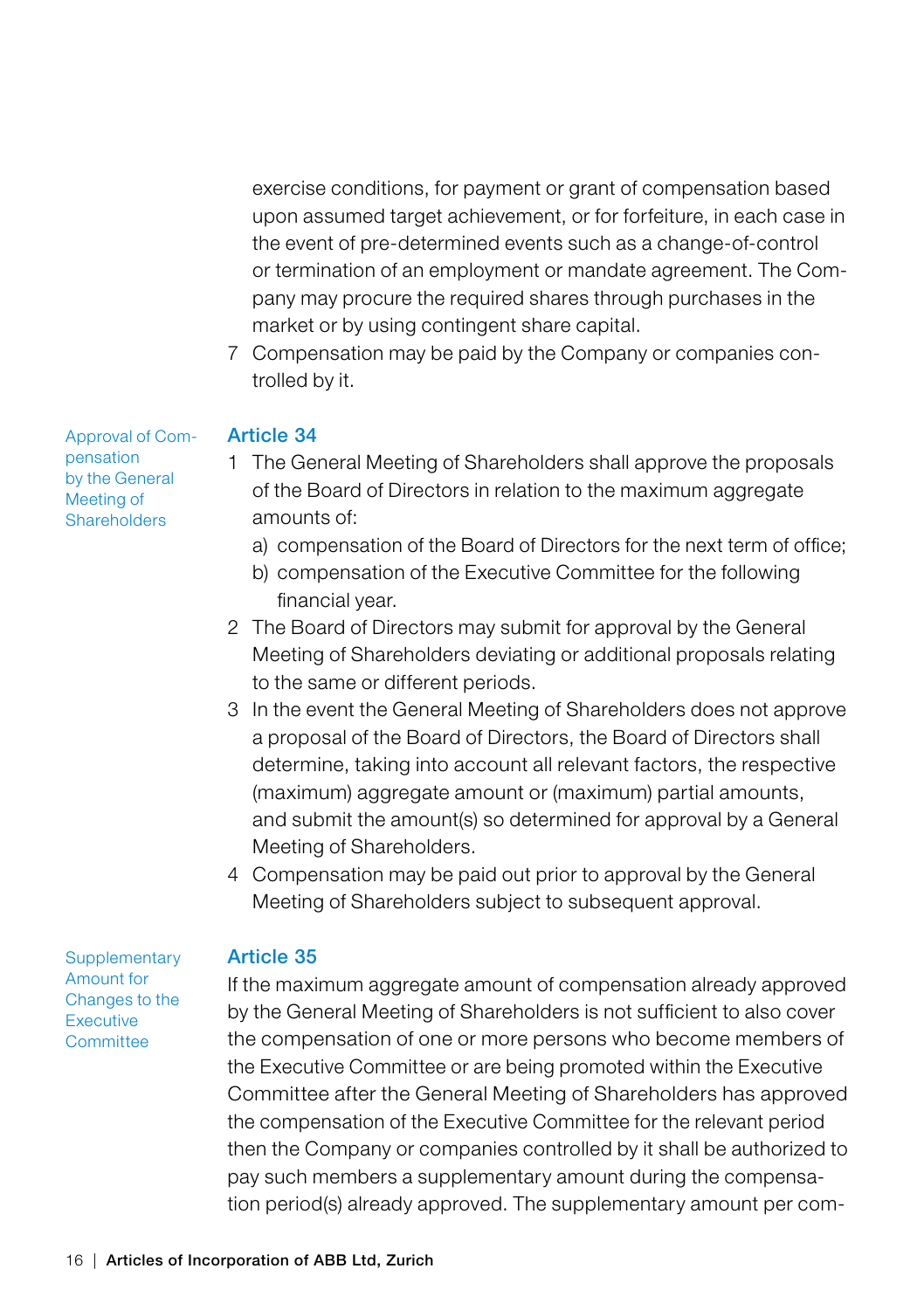pensation period shall not exceed 30% of the maximum aggregate amount of compensation of the Executive Committee last approved.

### Section 5: Agreements with Members of the Board of Directors and the Executive Committee, Credits

#### Article 36

- 1 The Company or companies controlled by it may enter into agreements for a fixed term or for an indefinite term with members of the Board of Directors relating to their compensation. Duration and termination shall comply with the term of office and the law.
- 2 The Company or companies controlled by it may enter into employment agreements for a fixed term or for an indefinite term with members of the Executive Committee. Employment agreements for a fixed term may have a maximum duration of one year. Renewal is possible. Employment agreements for an indefinite term may have a termination notice period of maximum twelve months.
- 3 The Company or companies controlled by it may enter into noncompete agreements with members of the Executive Committee for the time after termination of employment. Their duration shall not exceed one year, and consideration paid for such non-compete undertaking shall not exceed the last total annual compensation of such member of the Executive Committee.

#### **Credits**

#### Article 37

Credits may not be granted to a member of the Board of Directors or of the Executive Committee.

### Section 6: Mandates Outside the Group

**Mandates** Outside the Group

#### Article 38

- 1 No member of the Board of Directors may hold more than ten additional mandates of which no more than four may be in listed companies.
- 2 No member of the Executive Committee may hold more than five mandates of which no more than one may be in a listed company.

Articles of Incorporation of ABB Ltd, Zurich | 17

**Agreements** with Members of the Board of Directors and the Executive **Committee**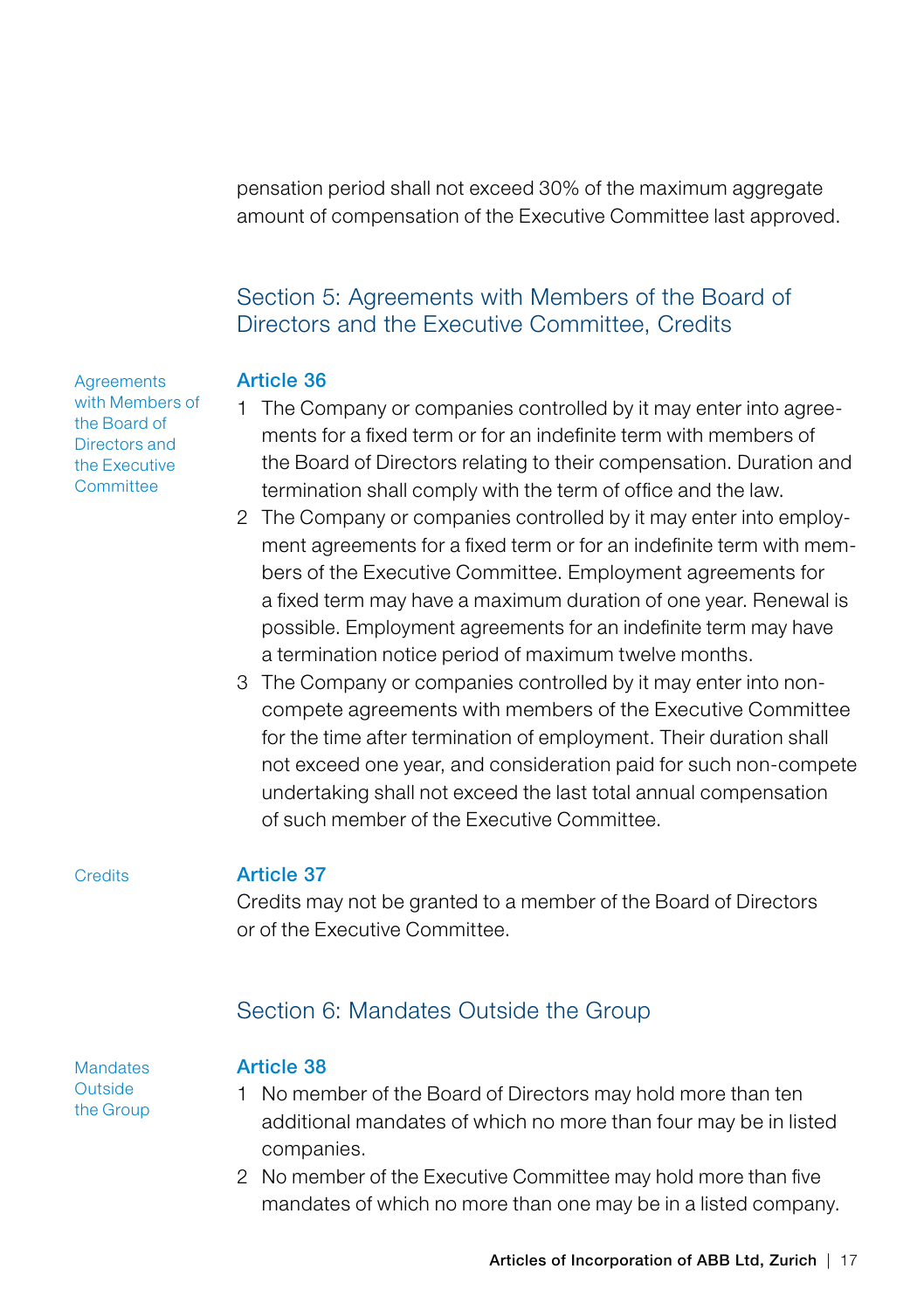- 3 The following mandates shall not be subject to the limitations set forth in paras. 1 and 2 of this Article:
	- a) mandates in companies which are controlled by the Company or which control the Company;
	- b) mandates held at the request of the Company or companies controlled by it. No member of the Board of Directors or of the Executive Committee shall hold more than ten such mandates; and
	- c) mandates in associations, charitable organizations, foundations, trusts, employee welfare foundations, educational institutions, non-profit institutions and other similar organizations. No member of the Board of Directors or of the Executive Committee shall hold more than twenty-five such mandates.
- 4 Mandates shall mean mandates in the supreme governing body of a legal entity which is required to be registered in the commercial register or a comparable foreign register. Mandates in different legal entities that are under joint control or same beneficial ownership are deemed one mandate.

### Section 7: Annual Financial Statements, Consolidated Financial Statements and Profit Allocation

Fiscal Year, Business Report

### Article 39

- 1 The fiscal year shall close as of December 31 of each year, closing for the first time on December 31, 1999.
- 2 For each fiscal year, the Board of Directors shall prepare a business report including the annual financial statements (consisting of the profit and loss statements, balance sheet, cash flow statements and notes to the financial statements), the annual management report and consolidated financial statements.

Allocation of Profit Shown on the Balance Sheet, Reserves

### Article 40

1 The profit shown on the balance sheet shall be allocated by the General Meeting of Shareholders within the limits set by applicable law. The Board of Directors shall submit its proposals to the General Meeting of Shareholders.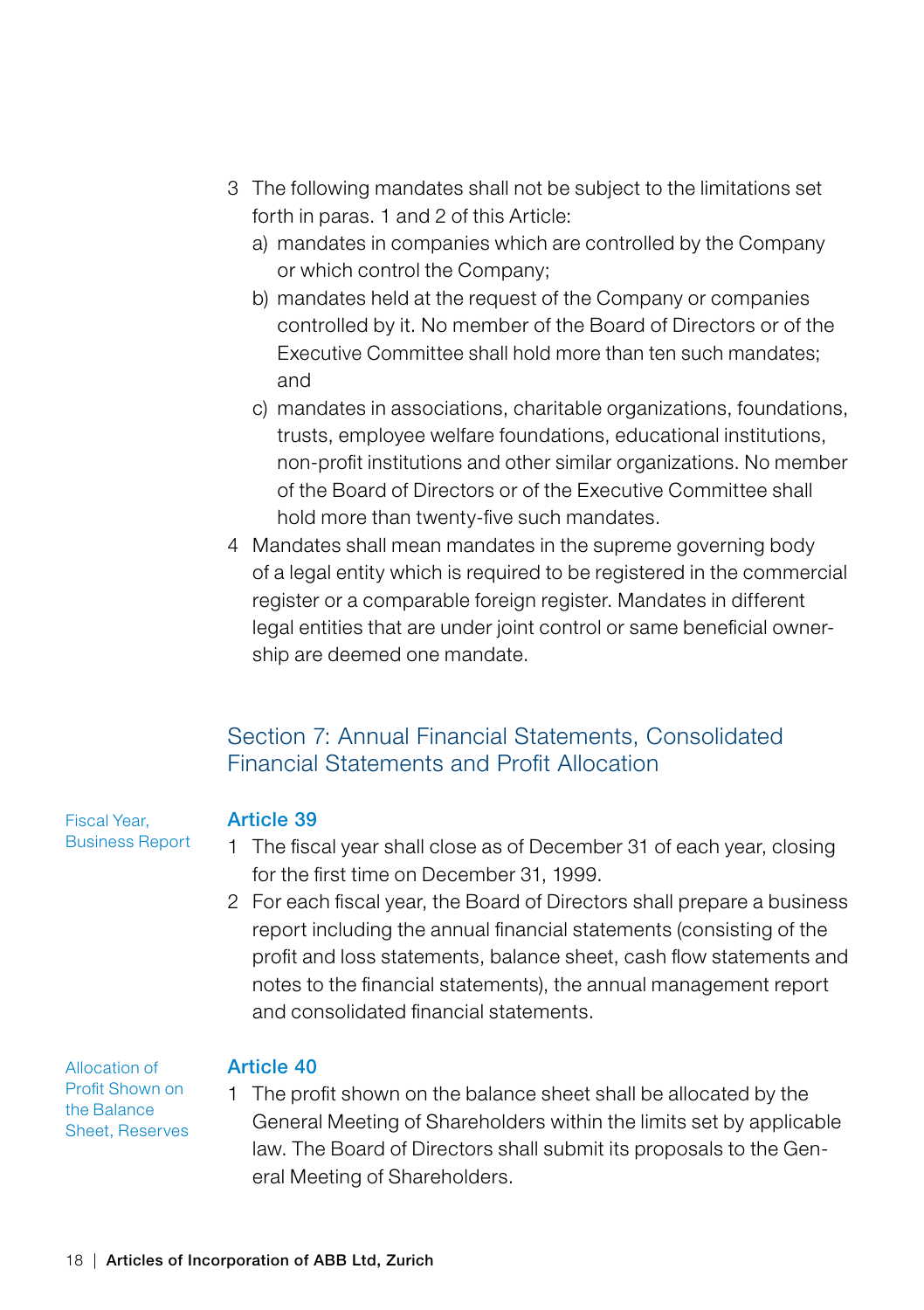- 2 Further reserves may be taken in addition to the reserves required by law.
- 3 Dividends that have not been collected within five years after their expiry date shall pass to the Company and be allocated to the general reserves.

### Section 8: Announcements, Communications

#### Announcements, **Communications**

### Article 41

- 1 The official publication organ of the Company shall be the Swiss Official Gazette of Commerce.
- 2 To the extent that personal notification is not mandated by law, all communications to the shareholders shall be deemed valid if published in the Swiss Official Gazette of Commerce. Written communications by the Company to its shareholders shall be sent by ordinary mail to the last address of the shareholder or authorized recipient entered in the share register.

## Section 9: Transitional Provisions

**Transitional** Provisions

### Article 42

1 Art. 38 shall enter into force following the Company's 2015 Ordinary General Meeting of Shareholders.